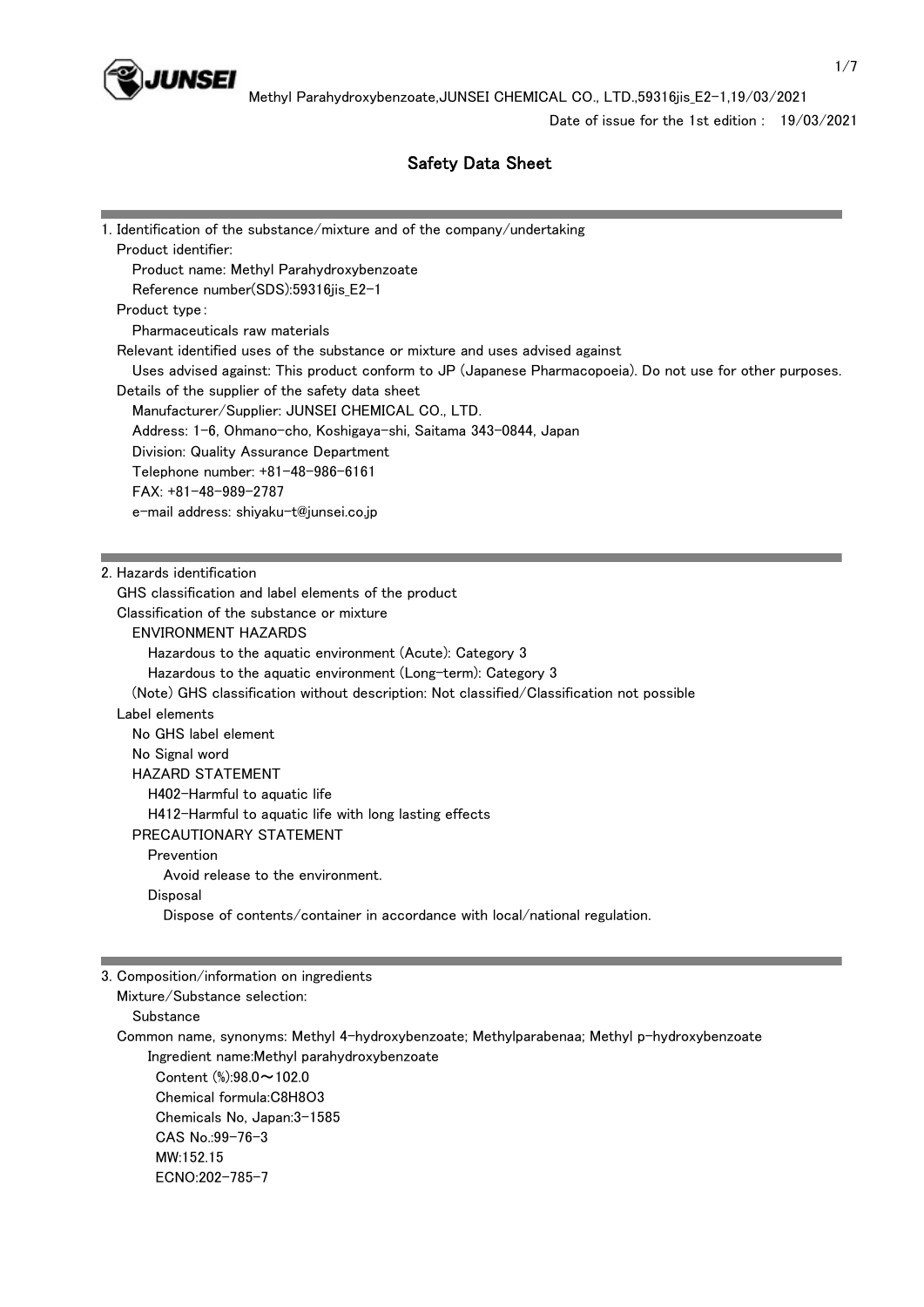

| 4. First-aid measures                                                                       |
|---------------------------------------------------------------------------------------------|
| Descriptions of first-aid measures                                                          |
| IF INHALED                                                                                  |
| Remove person to fresh air and keep comfortable for breathing.                              |
| Call a POISON CENTER or doctor/physician if you feel unwell.                                |
| IF ON SKIN (or hair)                                                                        |
| Take off immediately all contaminated clothing. Rinse skin with water/shower.               |
| If skin irritation or rash occurs: Get medical advice/attention.                            |
| IF IN EYES                                                                                  |
| Rinse cautiously with water for several minutes. Remove contact lenses, if present and easy |
| to do. Continue rinsing.                                                                    |
| If eye irritation persists: Get medical advice/attention.                                   |
| <b>IF SWALLOWED</b>                                                                         |
| Rinse mouth.                                                                                |
| Call a POISON CENTER or doctor/physician if you feel unwell.                                |
|                                                                                             |
|                                                                                             |
| 5. Fire-fighting measures                                                                   |
| Extinguishing media                                                                         |
| Suitable extinguishing media                                                                |
| In case of fire, use water mist, foam, dry powder, CO2 to extinguish.                       |
| Unsuitable extinguishing media                                                              |
| Unsuitable extinguishing media data is not available.                                       |
| Specific hazards arising from the substance or mixture                                      |
| Containers may explode when heated.                                                         |
| Fire may produce irritating, corrosive and/or toxic gases.                                  |
| Advice for firefighters                                                                     |
| Specific fire-fighting measures                                                             |
| Evacuate non-essential personnel to safe area.                                              |
| Special protective equipment and precautions for fire-fighters                              |
| Wear fire/flame resistant/retardant clothing.                                               |
| Wear protective gloves/protective clothing/eye protection/face protection.                  |
| Firefighters should wear self-contained breathing apparatus with full face peace operated   |
| positive pressure mode.                                                                     |

6. Accidental release measures

 Personnel precautions, protective equipment and emergency procedures Ventilate area until material pick up is complete. Wear proper protective equipment. Environmental precautions Avoid release to headsprings, rivers, lakes, ocean and groundwater. Methods and materials for containment and cleaning up Sweep up, place in a bag and hold for waste disposal. Preventive measures for secondary accident Collect spillage.

7. Handling and storage

Precautions for safe handling

Preventive measures

 (Exposure Control for handling personnel) Avoid breathing dust/fume/gas/mist/vapors/spray.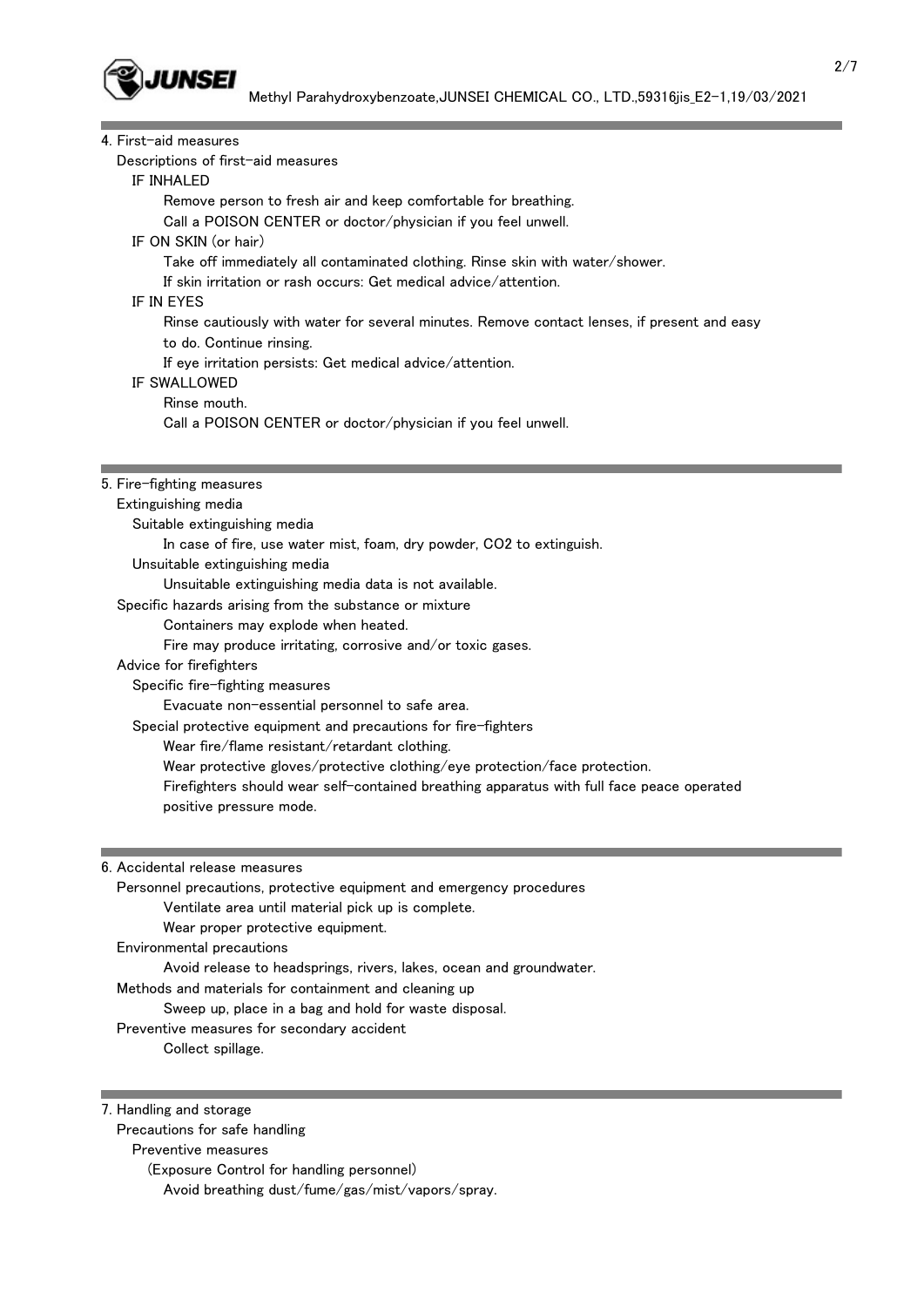

(Protective measures against fire and explosion)

Keep away from heat/sparks/open flames/hot surfaces. - No smoking.

(Exhaust/ventilator)

Exhaust/ventilator should be available.

(Safety treatments)

Avoid contact with skin.

Avoid contact with eyes.

Safety Measures

Wear protective gloves, protective clothing or face protection.

Use personal protective equipment as required.

When using do not eat, drink or smoke.

# Any incompatibilities

Strong bases, Strong oxidizing agents should not be mixed with the chemicals.

Storage

Conditions for safe storage

Store in a well-ventilated place. Keep container tightly closed.

Keep cool. Protect from sunlight.

Container and packaging materials for safe handling data is not available.

# Specific end use(s)

 See information in Section 7.1 and 7.2 for handling and storage recommendations. See Section 8 for exposure controls and personal protection recommendations.

# 8. Exposure controls/personal protection

Control parameters

Control value in MHLW is not available.

 Adopted value Adopted value in JSOH is not available. Adopted value in ACGIH is not available. Exposure controls Appropriate engineering controls Do not use in areas without adequate ventilation. Eye wash station should be available.

Washing facilities should be available.

Individual protection measures

#### Respiratory protection

Wear respiratory protection.

Hand protection

Wear protective gloves. Recommended material(s): butyl rubber, viton

Consult with your glove and/or personnel equipment manufacturer for selection of

appropriate compatible materials.

Eye protection

Wear safety glasses with side-shields.

Wear eye/face protection.

Skin and body protection

Wear impervious clothing and boots in case of repeated or prolonged treatment.

# 9. Physical and Chemical Properties

Information on basic physical and chemical properties

Physical state: Crystals or crystalline powder

- Color: Colorless, White or white
- Odor: None or slight characteristic odor
- Odor threshold data is not available.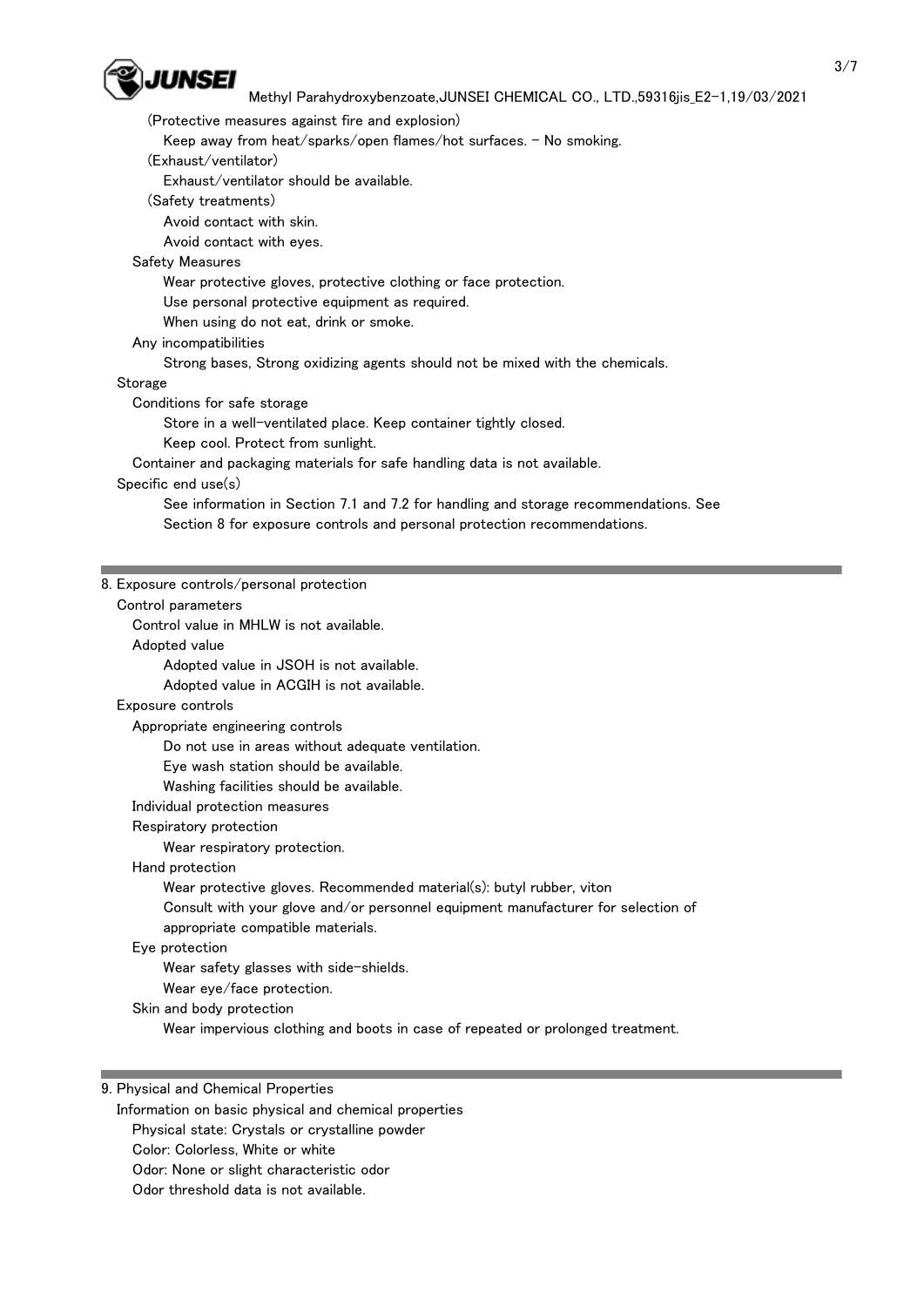

 Melting point/Freezing point: 125~128℃ Boiling point or initial boiling point: 270~280°C Boiling range data is not available. Flammability (gases, liquids and solids) data is not available. Lower and upper explosion limit/flammability limit data is not available. Flash point data is not available. Auto-ignition temperature: >600℃ Decomposition temperature: 270~280℃ Self-Accelerating Decomposition Temperature/SADT data is not available. pH data is not available. Dynamic viscosity data is not available. Kinematic viscosity data is not available. Solubility: Solubility in water: 2.50g/liter(25℃) Solubility in solvent: Freely soluble in methanol, ethanol (95) or acetone. n-Octanol/water partition coefficient: log Pow1.96 Vapor pressure data is not available. Vapor density data is not available. VOC data is not available. Evaporation rate data is not available. Density and/or relative density: 1.38g/cm3(20℃) Relative vapor density (Air=1) data is not available. Relative density of the Vapor/air - mixture at  $20^{\circ}C$  (Air = 1) data is not available. Critical temperature data is not available. No Particle characteristics data is not available.

10. Stability and Reactivity

## **Reactivity**

Reactivity data is not available.

Chemical stability

Stable under normal storage/handling conditions.

Possibility of hazardous reactions

Possibility of hazardous reactions data is not available.

Conditions to avoid

Contact with incompatible materials.

Open flames. Heat.

#### Incompatible materials

Strong bases, Strong oxidizing agents

Hazardous decomposition products

Carbon oxides

11. Toxicological Information

 Information on toxicological effects Acute toxicity data is not available.

Irritant properties

Skin corrosion/irritation data is not available.

Serious eye damage/irritation data is not available.

Allergenic and sensitizing effects data is not available.

Mutagenic effects data is not available.

Carcinogenic effects data is not available.

Reproductive toxicity data is not available.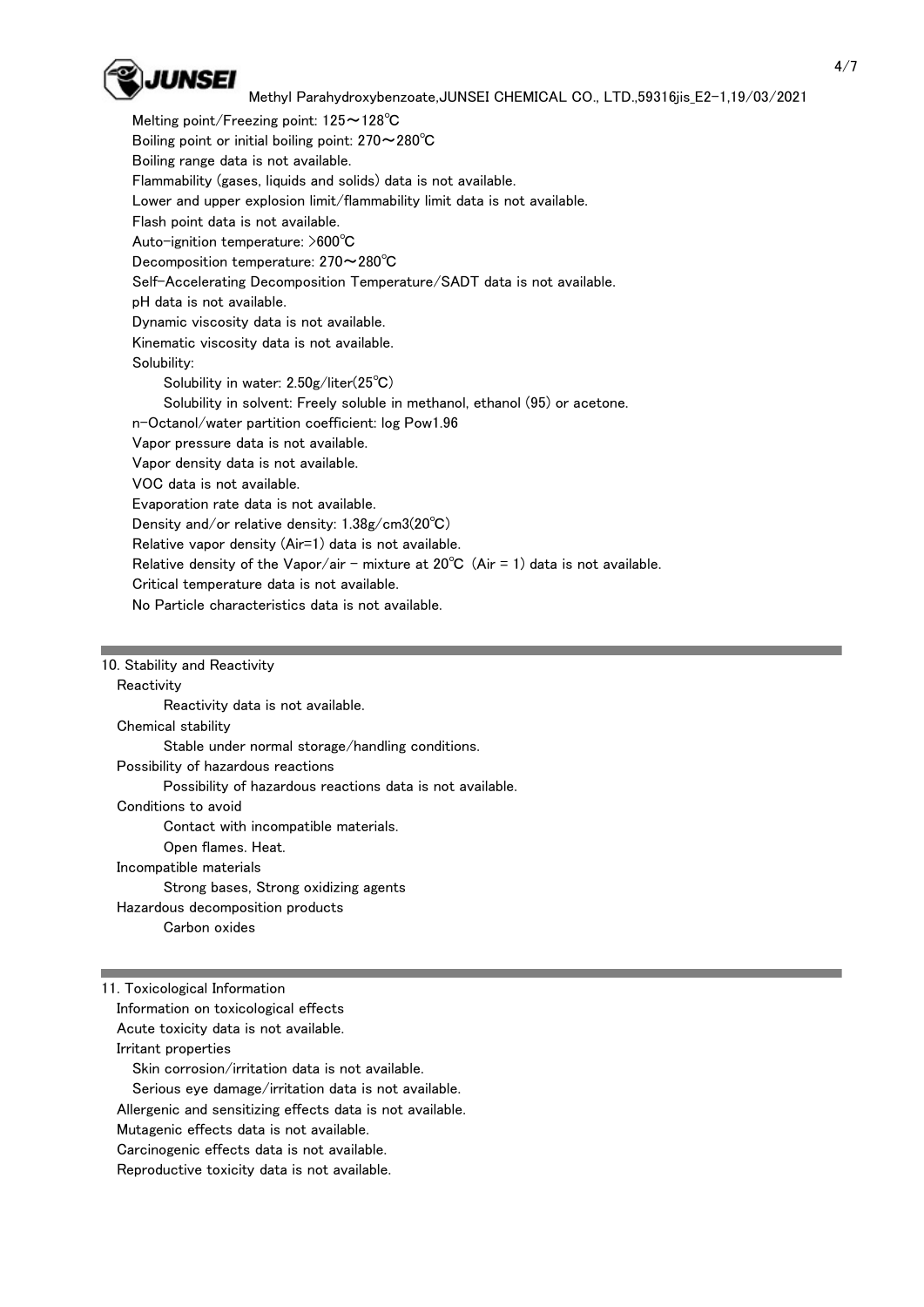

STOT

STOT-single exposure data is not available.

STOT-repeated exposure data is not available.

Aspiration hazard data is not available.

| Ecotoxicity                                                                                   |
|-----------------------------------------------------------------------------------------------|
| Aquatic toxicity                                                                              |
| H402-Harmful to aquatic life                                                                  |
| H412-Harmful to aquatic life with long lasting effects                                        |
| Hazardous to the aquatic environment (Acute)                                                  |
| [GHS Cat. Japan, base data]                                                                   |
| Crustacea (Daphnia magna) EC50=36mg/L/48hr (Eco-toxicity tests of chemicals by MOE, 1999)     |
| Water solubility                                                                              |
| 2.5g/L(25°C) (PHYSPROP Database; HSDB)                                                        |
| Persistence and degradability                                                                 |
| Persistence and degradability data is not available.                                          |
| Bioaccumulative potential                                                                     |
| log Pow=1.96 (PHYSPROP Database; HSDB)                                                        |
| Mobility in soil                                                                              |
| Mobility in soil data is not available.                                                       |
| Other adverse effects                                                                         |
| Ozone depleting chemical data is not available.                                               |
|                                                                                               |
| 13. Disposal considerations                                                                   |
| Description of waste residues and information on their safe handling and methods of disposal, |
| including the disposal of any contaminated packaging                                          |
| Waste treatment methods                                                                       |
|                                                                                               |
| Avoid release to the environment $(-$ if this is not the intended use).                       |
|                                                                                               |
| Dispose of contents/container in accordance with local/national regulation.                   |
|                                                                                               |
| 14. Transport Information                                                                     |
| UN No., UN CLASS                                                                              |
| UN No. or ID No.: Not applicable                                                              |
| UN Proper Shipping Name: Not applicable                                                       |
| Class or division (Transport hazard class) : Not applicable                                   |
| Packing group : Not applicable                                                                |
| Not applicable to IMDG Code                                                                   |
| Not applicable to IATA Dangerous Goods Regulations                                            |
| Environmental hazards                                                                         |
| MARPOL Annex III - Prevention of pollution by harmful substances                              |
| Marine pollutants (yes/no) : no                                                               |
| Maritime transport in bulk according to IMO instruments                                       |
| Not applicable to Maritime transport in bulk according to IMO instruments                     |

15. Regulatory Information

 Safety, health and environmental regulations/legislation specific for the substance or mixture Chemicals listed in TSCA Inventory

Methyl parahydroxybenzoate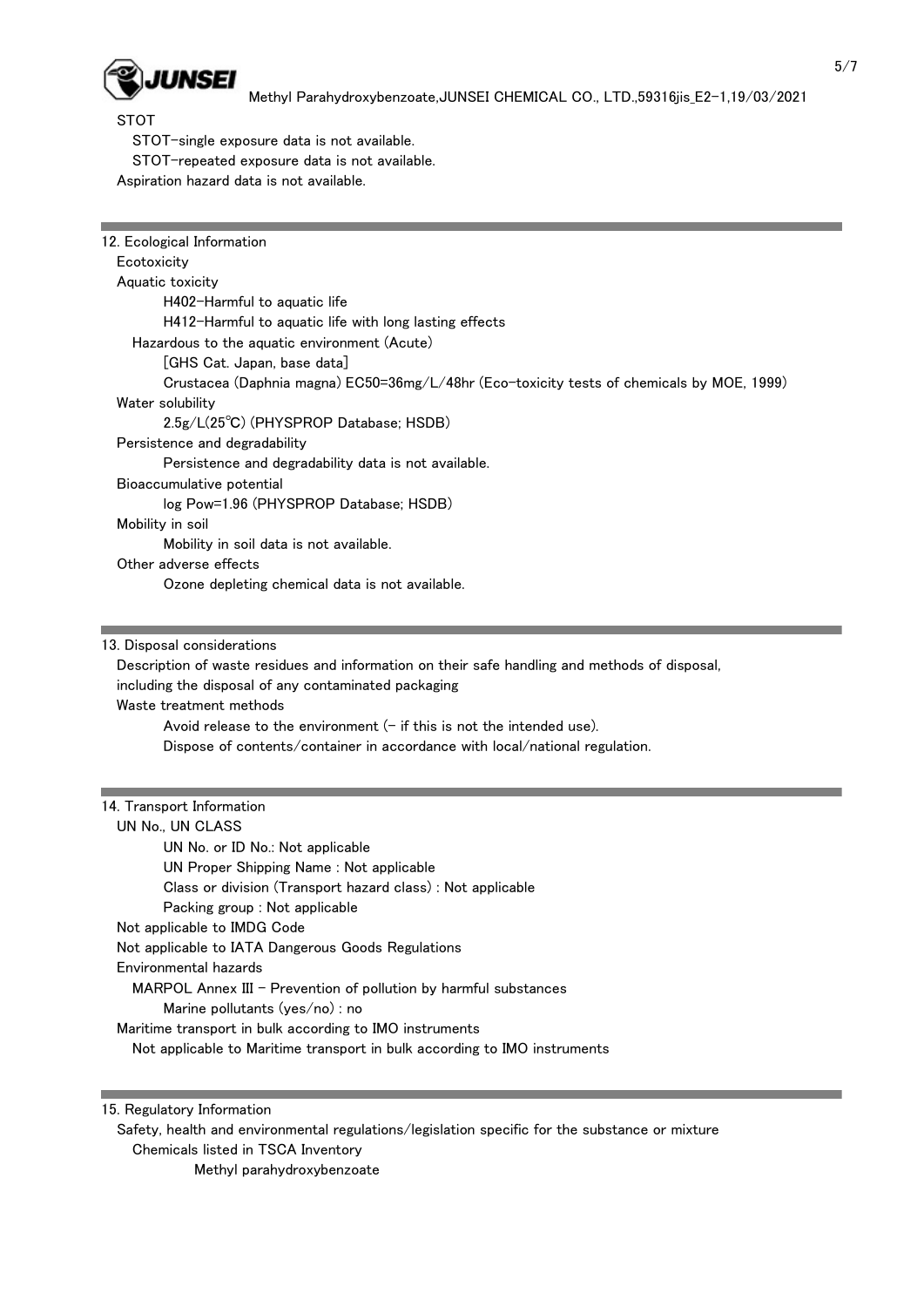

Other regulatory information

 We are not able to check up the regulatory information with regard to the substances in your country or region, therefore, we request this matter would be filled by your responsibility. Regulatory information with regard to this substance in your country or in your region should be examined by your own responsibility.

 Ensure this material in compliance with federal requirements and ensure conformity to local regulations. Regulatory information in this section are limited to intentional ingredient(s), but does

 not contain information on non-intentional ingredients or impurities which are not informed by supplier(s). Chemical safety assessment

Advice on safe handling for this product can be found in sections 7 and 8 of this SDS.

16. Other information

safety.

| GHS classification and labelling                                                                         |  |
|----------------------------------------------------------------------------------------------------------|--|
| H402-Aquatic Acute 3: H402 Harmful to aquatic life                                                       |  |
| H412-Aquatic Chronic 3: H412 Harmful to aquatic life with long lasting effects                           |  |
| Reference Book                                                                                           |  |
| Globally Harmonized System of classification and labelling of chemicals, (7th revised edition, 2017), UN |  |
| Recommendations on the TRANSPORT OF DANGEROUS GOODS 20th edit., 2017 UN                                  |  |
| IMDG Code, 2018 Edition (Incorporating Amendment 39-18)                                                  |  |
| IATA Dangerous Goods Regulations (61th Edition) 2020                                                     |  |
| Classification, labelling and packaging of substances and mixtures (Table 3 ECNO6182012)                 |  |
| 2016 EMERGENCY RESPONSE GUIDEBOOK (US DOT)                                                               |  |
| 2020 TLVs and BEIs. (ACGIH)                                                                              |  |
| http://monographs.iarc.fr/ENG/Classification/index.php                                                   |  |
| JIS Z 7252 : 2019                                                                                        |  |
| JIS Z 7253: 2019                                                                                         |  |
| 2019 Recommendation on TLVs (JSOH)                                                                       |  |
| Supplier's data/information                                                                              |  |
| Chemicals safety data management system "GHS Assistant" Version 4.10 (https://www.asahi-ghs.com/)        |  |
| NITE Chemical Risk Information Platform "NITE-CHRIP"                                                     |  |
| (https://www.nite.go.jp/en/chem/chrip/chrip_search/systemTop)                                            |  |
| GHS Classification Guidance for Enterprises 2019 Revised Edition (Ver. 2.0) (Mar. 2020, METI)            |  |
| Definitions and Abbreviations                                                                            |  |
| SDS (Safety Data Sheet)                                                                                  |  |
| LD50 (Lethal Dose, 50%)                                                                                  |  |
| LC50 (Lethal Concentration, 50%)                                                                         |  |
| IARC (International Agency for Research on Cancer)                                                       |  |
| ACGIH (American Conference of Governmental Industrial Hygienists)                                        |  |
| EPA (US Environmental Protection Agency)                                                                 |  |
| NTP (US National Toxicology Program)                                                                     |  |
| JSOH (Japan Society for Occupational Health)                                                             |  |
| EU (European Union)                                                                                      |  |
| EC50 (Effective Concentration, 50%)                                                                      |  |
| NOEC (No Observed Effect Concentration)                                                                  |  |
| BOD (Biochemical Oxygen Demand)                                                                          |  |
| COD (Chemical Oxygen Demand)                                                                             |  |
| BCF (Bioconcentration Factor)                                                                            |  |
| anh (anhydride)                                                                                          |  |
| <b>General Disclaimer</b>                                                                                |  |
| This data sheet was created based on the information we currently have and may be revised                |  |
| according to new information. In addition, the precautions apply only to normal handling,                |  |
| and in the case of special handling, please make adequate countermeasure to maintain your                |  |